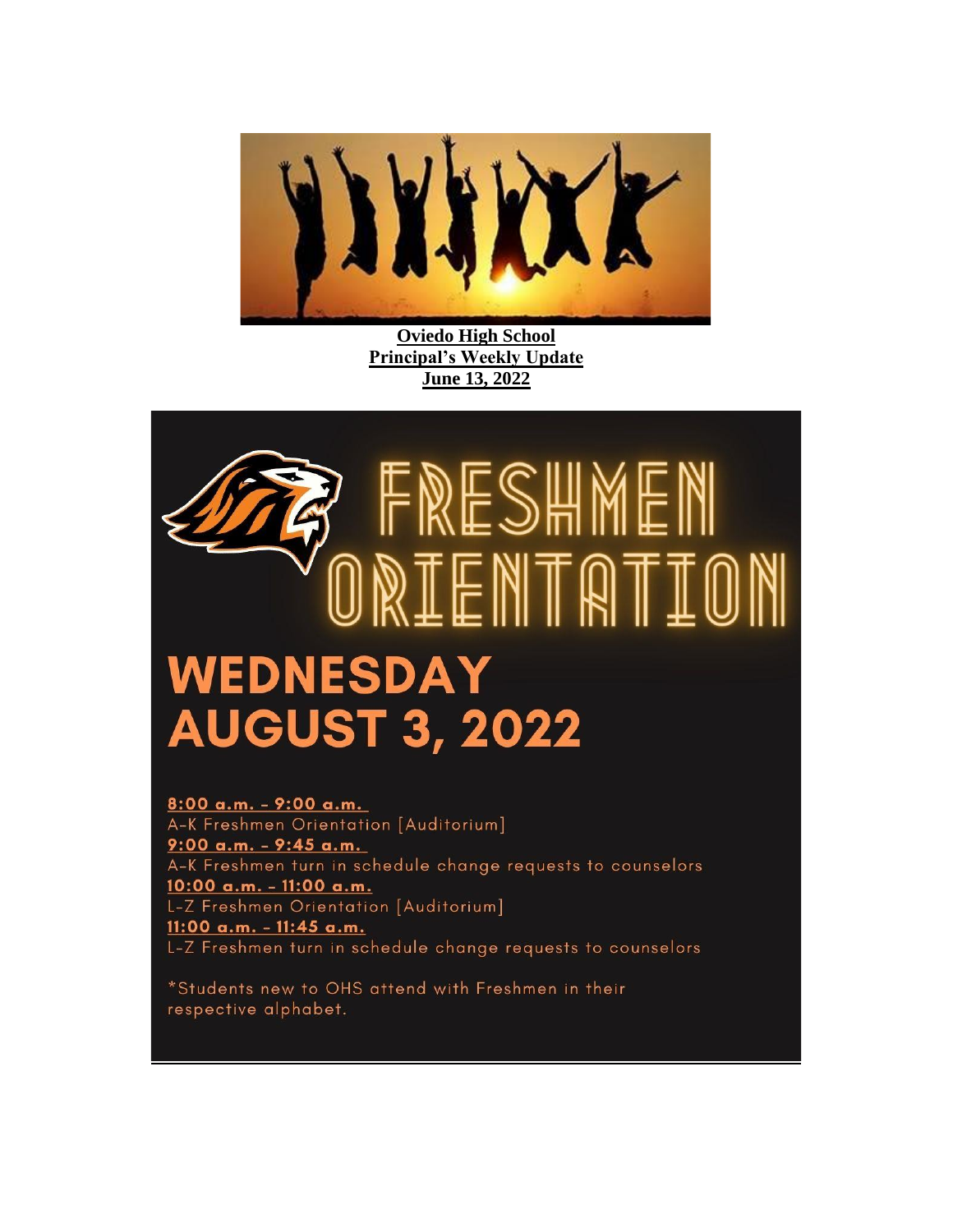# **Welcome to Ms. Marie Oyler – Our ESE Guidance Counselor**

Marie Oyler is joining the Oviedo High School Lion Family with her Master's Degree in Counselor Education and Clinical Mental Health. She started her career in Seminole County as an English teacher but found her calling to support and counsel students outside the classroom. She has spent the past two years working locally in both mental health service companies and high school counseling. We are excited for her to join our top-notch team of counselors in August when she will take over as our counselor for ESE (non-Gifted) students. Welcome to Oviedo High School Ms. Marie Oyler!

#### **Who is my counselor?**

A-Deb Craft Dec-Ha Reilly Hb-Mea Byrd Meb-R Washington S-Z Vosburg ESE Oyler

## **Construction**

Please see Lawton Elementary's detour information that is attached. The map is being provided by the company that is doing the construction for the Department of Transportation.

## **Full Time District Mental Health Counselor and Full Time Social Worker**

SCPS is funding and supervising two full time positions for OHS. We will have a full-time district mental counselor and full-time social worker. Both positions will be managed by the district office. The two people hired will work in the front office of OHS location TBD. This is great news for our students, and we are appreciative of the support our students will have in the coming school year.

#### **If you need to make up any credits, it isn't too late! Come to summer school! Just show up on Monday and ask for Ms. Diaz.**

- **Summer School 2022 – Just come to OHS to enroll!**
	- o Credit Recovery Only Available to students who previously earned a semester grade of a "D" or an "F" in a course.
	- o Summer School Sites All high school sites except Crooms Academy
	- o **May 31, 2022-June 23, 2022 (Monday-Thursday) - 7:20am-1:05pm**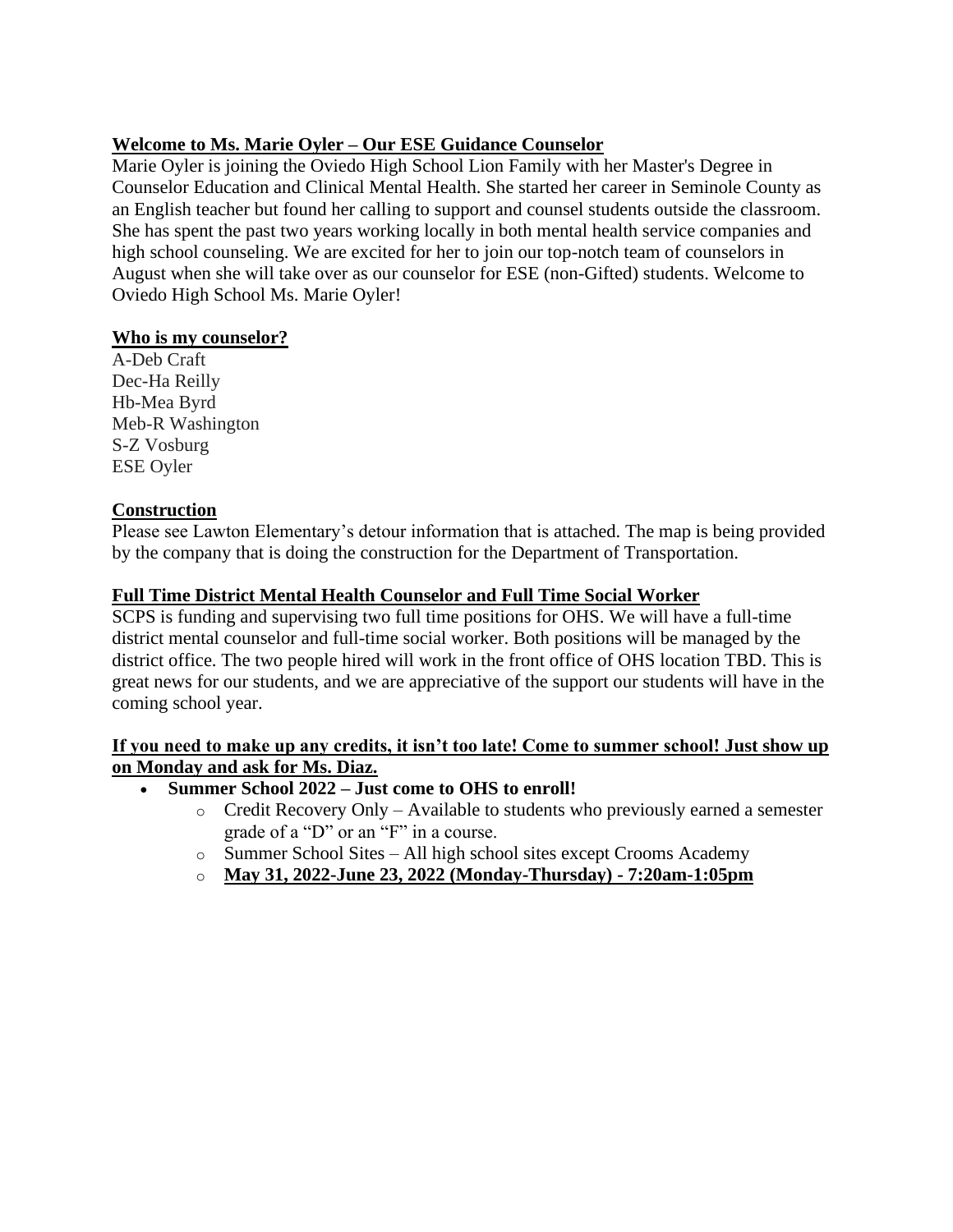# **Class of 2023** Make sure your student debt is clear, so you can purchase a parking pass this summer!

Senior Painted Parking Spots will be sold and painted July 18-21. Senior Unpainted Parking Spots will be sold the week of July 25. Make sure you are part of the Class of 2023 ECampus page and check it over the summer. Questions in July? Contact Kummercd@myscps.us

Mark your spot on Oviedo's campus by painting a parking spot! \$80 to park \$30 to paint. Deadline for design submissions is Sunday July 10th at 11:59 PM. DESIGNS SUBMITTED AFTER THE DUE DATE WILL **NOT BE ACCEPTED!** 

Painting Days Monday July 18<sup>th</sup> - Thursday July 21<sup>st</sup>, Ms. Kummer will assign you a day during this time frame.

Submissions and announcements are through Class of 2023 eCampus page. If you are not a part of this page please email Ms. Kummer, kummercd@myscps.us, and she will add you.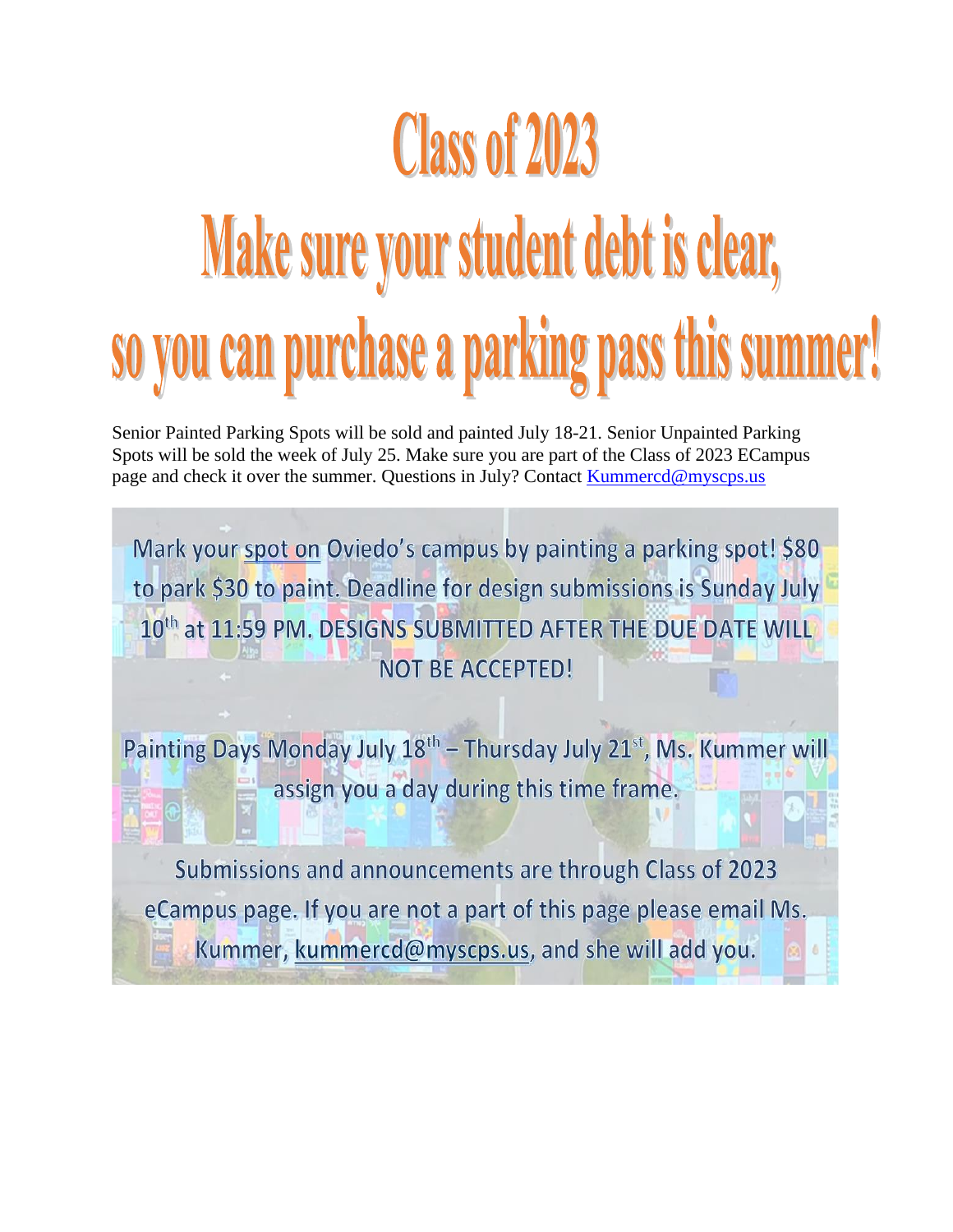

# **Class of 2023 Hello College-bound Rising Seniors and Parents,**

**Oviedo High School is pleased to be providing two FREE resources to you this summer to aid in your essay development and college applications.**

The first is a **College Application Seminar**, being held live and in person at Oviedo High School, on Wednesday July 20th from 10am until 1pm. A flyer with more information is attached, or you can navigate to **this [website](https://nam10.safelinks.protection.outlook.com/?url=http%3A%2F%2Ftrack.spe.schoolmessenger.com%2Ff%2Fa%2FxSaz0ASJTIO3aZ6NazDQyw~~%2FAAAAAQA~%2FRgRkX-HtP0RJaHR0cHM6Ly9zaXRlcy5nb29nbGUuY29tL215c2Nwcy51cy9vaHN2b3NidXJnL2NvbGxlZ2UtYXBwbGljYXRpb24tc2VtaW5hclcHc2Nob29sbUIKYm9trn5i2rjPt1IebGF1cmVuX3NjaG9tbWVyQHNjcHMuazEyLmZsLnVzWAQAAAAB&data=05%7C01%7Ctrent_daniel%40scps.k12.fl.us%7C412b27c39b8040f59e7e08da3515522a%7Cd1e9e6b2778e48e5a961e9836af08827%7C0%7C0%7C637880664648897289%7CUnknown%7CTWFpbGZsb3d8eyJWIjoiMC4wLjAwMDAiLCJQIjoiV2luMzIiLCJBTiI6Ik1haWwiLCJXVCI6Mn0%3D%7C3000%7C%7C%7C&sdata=7J63B5eS2uiehJH%2BAoAJBc%2FOm%2B4s5ypPG1rfF67NpdU%3D&reserved=0)** for full information. Registration is required.

The second is an **Essay/Personal Statement Bootcamp** run virtually though a free partnership with College Essay Guy. Students can select from multiple day/time offerings to fit their schedules. Oviedo High School has elected to opt-in to this free (no, it's truly free) opportunity but students must register themselves. Another flyer with information is included. Students will need to navigate to **this [website](https://nam10.safelinks.protection.outlook.com/?url=http%3A%2F%2Ftrack.spe.schoolmessenger.com%2Ff%2Fa%2FaBLIzGlS80UuhneSUYIitg~~%2FAAAAAQA~%2FRgRkX-HtP0Q1aHR0cHM6Ly93d3cuY29sbGVnZWVzc2F5Z3V5LmNvbS9zdWItY2VnLWxpdmUtc3R1ZGVudHNXB3NjaG9vbG1CCmJvba5-Ytq4z7dSHmxhdXJlbl9zY2hvbW1lckBzY3BzLmsxMi5mbC51c1gEAAAAAQ~~&data=05%7C01%7Ctrent_daniel%40scps.k12.fl.us%7C412b27c39b8040f59e7e08da3515522a%7Cd1e9e6b2778e48e5a961e9836af08827%7C0%7C0%7C637880664648897289%7CUnknown%7CTWFpbGZsb3d8eyJWIjoiMC4wLjAwMDAiLCJQIjoiV2luMzIiLCJBTiI6Ik1haWwiLCJXVCI6Mn0%3D%7C3000%7C%7C%7C&sdata=cRdVKlPHaWkmELx2DohVAUG4ggJMw3OlENzfLv64%2B1c%3D&reserved=0)** to register. The name of the school or organization will be "Oviedo High School".

Rest assured, your student will continue to receive ample support from their school counselors and our amazing Senior English teachers in regards to these areas. We think that if we can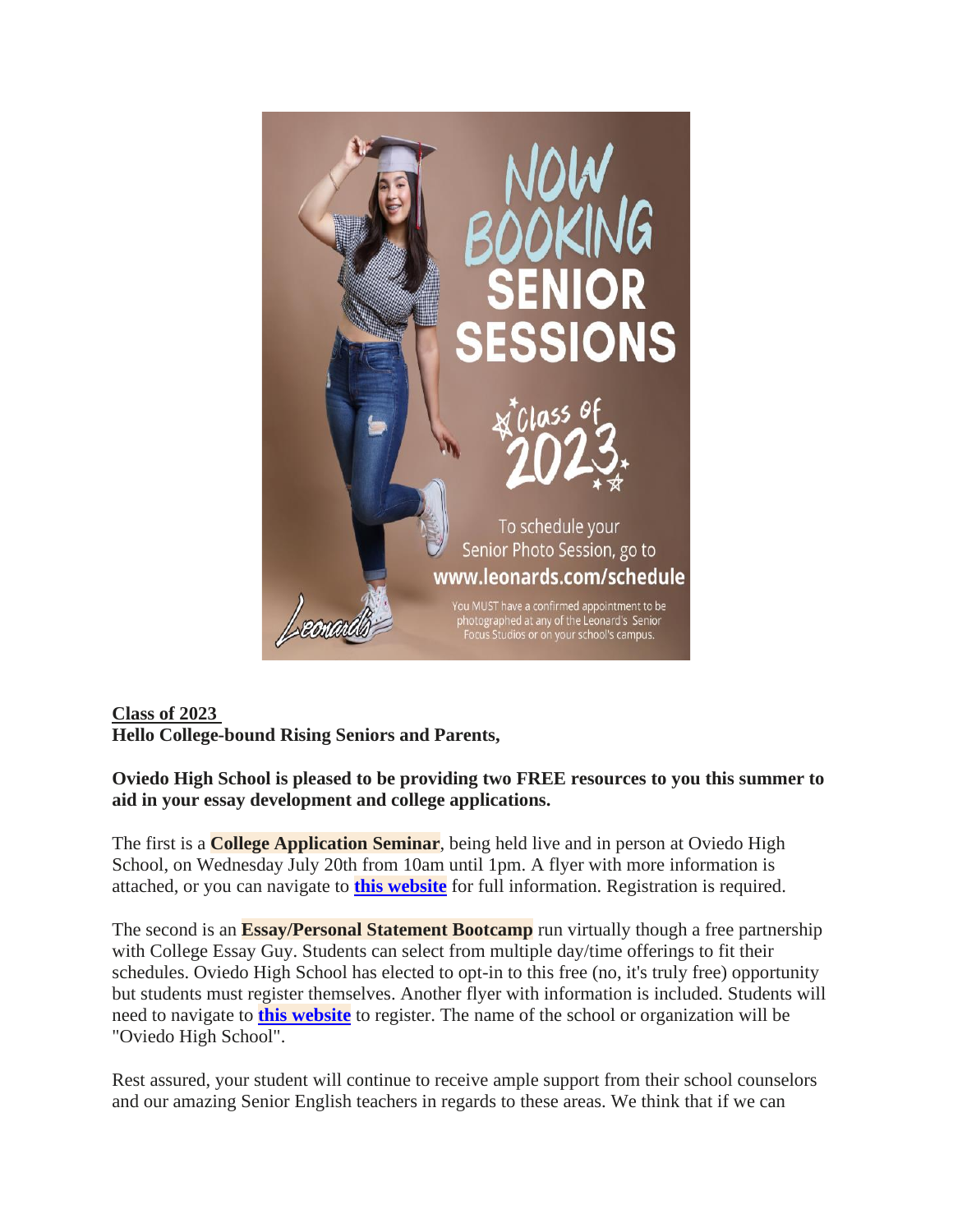provide access to resources that will help your student during the summer, then we can provide more targeted information and assistance come fall. Students who start early are more relaxed and feel better prepared moving into the college application experience. As always, we appreciate your feedback and support.

Let's have the best College Prep Summer ever, Mrs. Vosburg (with enthusiastic and unwavering support from Dr. Daniel)

### **Athletics Update – Athletic Director Jen Darty**

**All students interested in participating in Athletics for the 2022-2023 MUST update their athletic clearance for the new school year**. All student-athletes must log in or create an account on **[www.AthleticClearance.com](https://nam10.safelinks.protection.outlook.com/?url=http%3A%2F%2Fwww.athleticclearance.com%2F&data=05%7C01%7Ctrent_daniel%40scps.k12.fl.us%7C6e9c80d3b18a46a31f0408da38ef6ea8%7Cd1e9e6b2778e48e5a961e9836af08827%7C0%7C0%7C637884898403079520%7CUnknown%7CTWFpbGZsb3d8eyJWIjoiMC4wLjAwMDAiLCJQIjoiV2luMzIiLCJBTiI6Ik1haWwiLCJXVCI6Mn0%3D%7C3000%7C%7C%7C&sdata=0H8RQ%2FGXHDERtW5bXpQV%2FfbtgYONjtcL81xSfAgnmq4%3D&reserved=0)** and submit an FHSAA/SCPS EL2 Sports Physical, Electrocardiogram (ECG), Proof of Insurance, Birth Certificate, Parent/Guardian Driver's License, FHSAA/NFHS Concussion in Sports Video Certificate, FHSAA/NFHS Heat Illness Video Certificate, and FHSAA/NFHS Sudden Cardiac Arrest Video Certificate. This information must be updated and made current for the 2022-2023 school year – clearances submitted as a part of the 2021-2022 school year will not apply after the last day of school (May 25, 2022). **To participate in any athletic activities at Oviedo High School, you must gain clearance through this process.** For more information on **athletic eligibility** along with full clearance instructions, visit: [http://www.oviedo.scps.k12.fl.us/athletics/eligibility.stml.](http://www.oviedo.scps.k12.fl.us/athletics/eligibility.stml)

Information on **summer workouts & tryout information** can be found in the attachment or on our website here: [https://oviedo.scps.k12.fl.us/resources/2022-23-summer-tryout](https://oviedo.scps.k12.fl.us/resources/2022-23-summer-tryout-information.stml)[information.stml](https://oviedo.scps.k12.fl.us/resources/2022-23-summer-tryout-information.stml)

We are also offering **Youth Sports Camps** in Cheer, Softball, Baseball, Wrestling & Girls Volleyball. More information on each can be found on our school website here: [https://oviedo.scps.k12.fl.us/resources/youth-sports-camps-ohs.stml.](https://oviedo.scps.k12.fl.us/resources/youth-sports-camps-ohs.stml)

Have a great summer & GO LIONS!

## **JEN DARTY**

Oviedo High School Athletic Director Girls Volleyball Coach *2013 & 2018 State Champions*